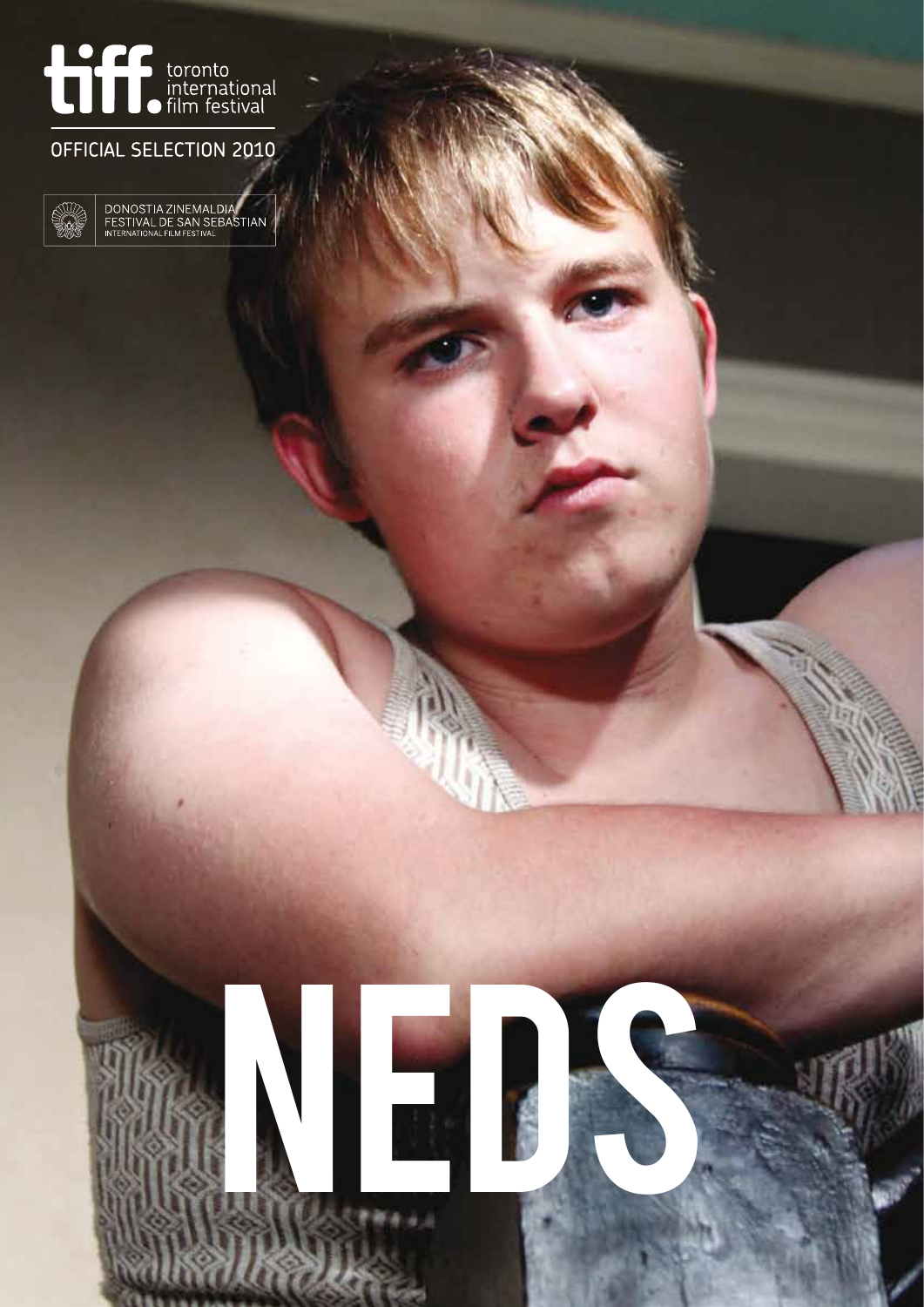

# **OFFICIAL SELECTION 2010**

|  | DONOSTIA ZINEMAL DIA<br>FESTIVAL DE SAN SEBASTIAN<br>INTERNATIONAL FILM FESTIVAL |
|--|----------------------------------------------------------------------------------|
|  |                                                                                  |

#### Film 4 UK Film Council Scottish Screen and **WILD BUNCH**

PRESENT

## a blueLight, FidÉlitÉ Films, Studio Urania production

# NEDS

**Starring** Peter Mullan, Louise Goodall and Conor McCarron

Written and directed by PETER MULLAN

Produced by ALAIN DE LA MATA, MARC MISSONNIER and OLIVIER DELBOSC Co-Producers - Conchita Airoldi, Peter Mullan, Lucinda Van Rie Executive Producers - Peter Carlton, Carole Sheridan, Brahim Chioua

2010 · A UK - FRENCH - ITALIAN CO-PRODUCTION · RUNNING TIME 124 min · 35 MM · RATIO SCOPE 2:35:1 · DOLBY SRD · COLOUR

PLEASE NOTE: Photos and press kit can be downloaded from www.wildbunch.biz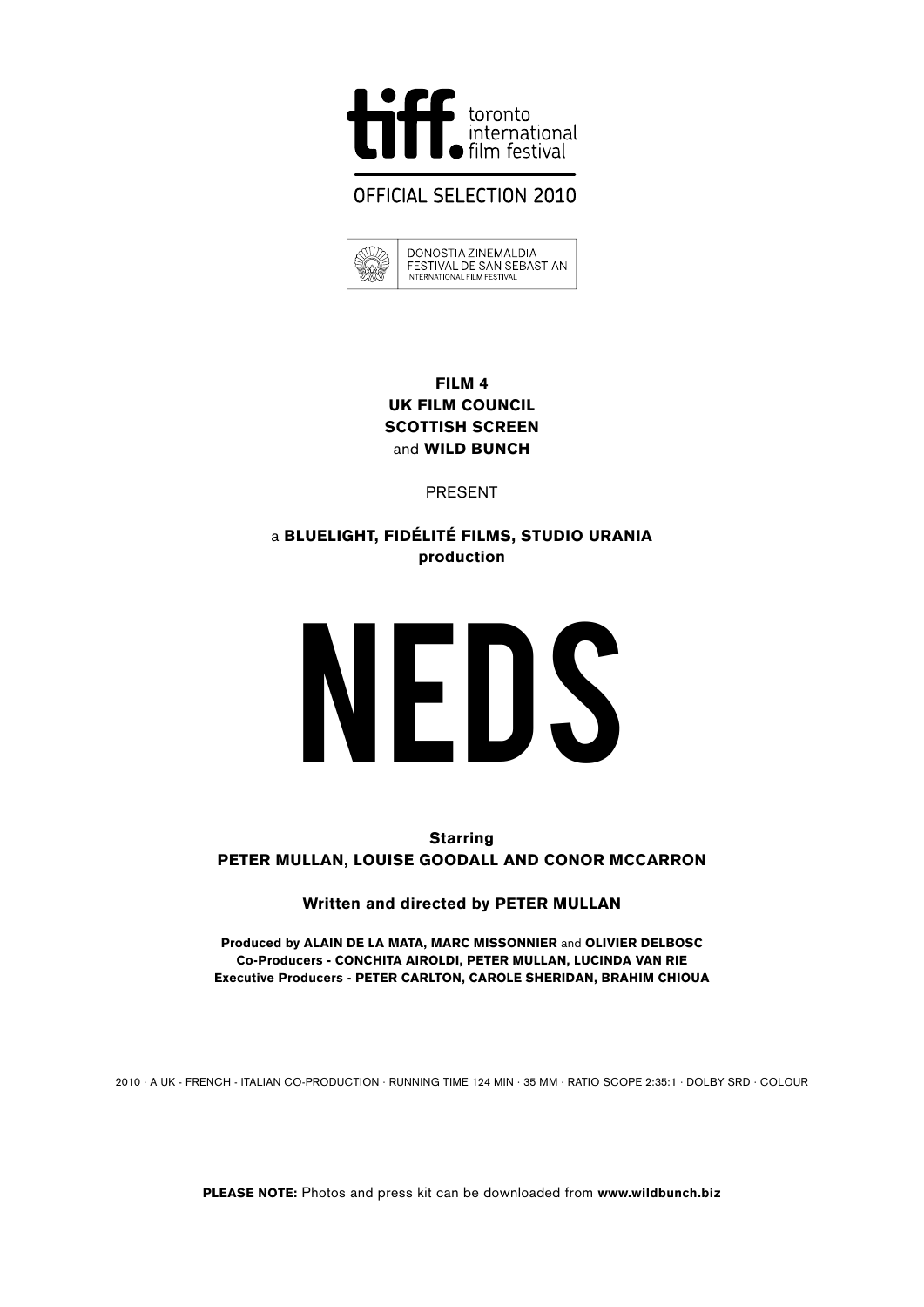# **SYNOPSIS**

*Neds ( Non-Educated Delinquents ) is the story of a young man's journey from prize-winning schoolboy to knife-carrying teenager. Struggling against the low expectations of those around him, John McGill changes from victim to avenger, scholar to Ned, altar boy to glue sniffer. When he attempts to change back again, his new reality and recent past make conformity near impossible and violent selfdetermination near inevitable.*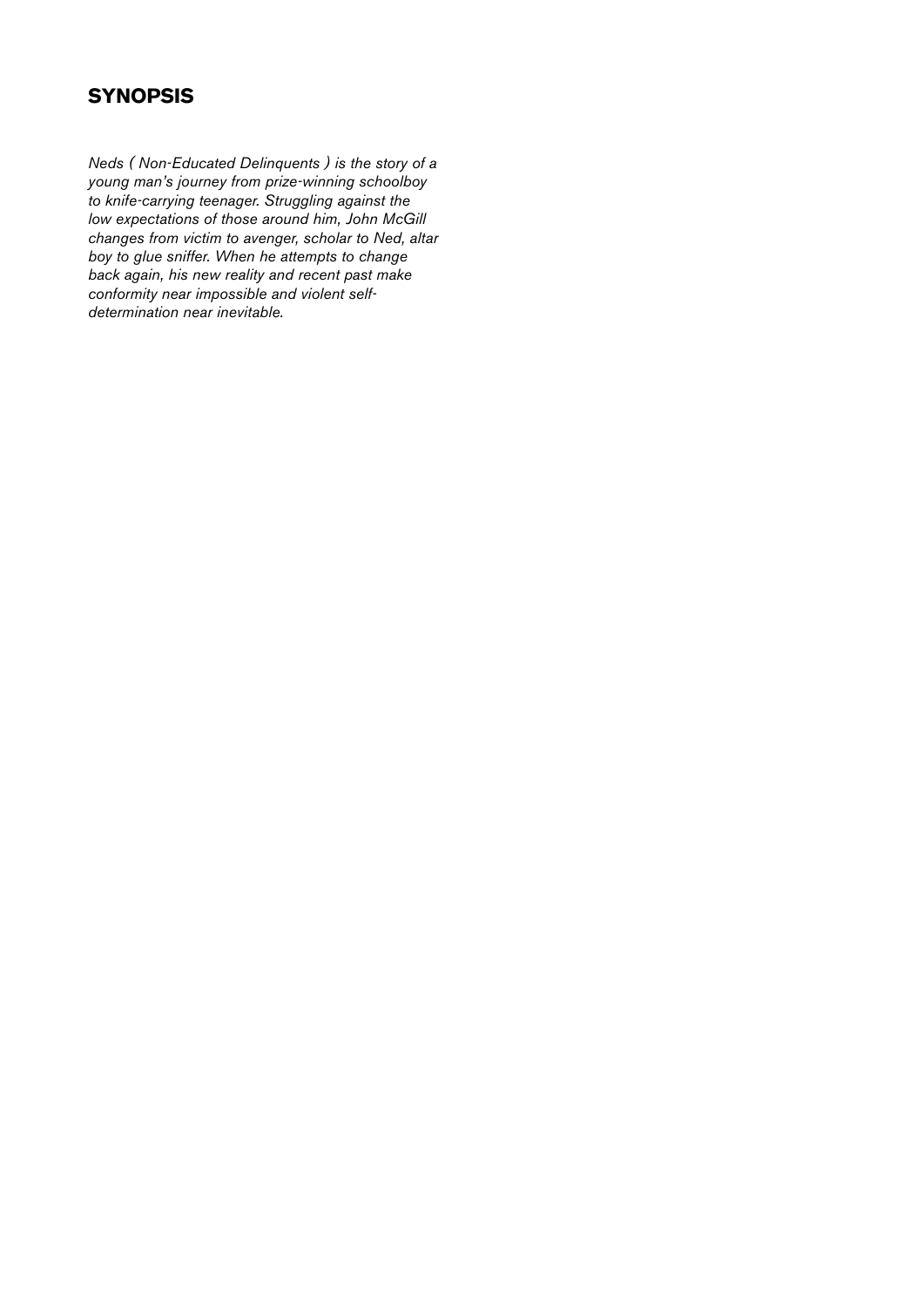#### Director's statement

I think the best, though not the only, way to describe my overall approach to filming NEDS is "impressionistic", in the sense that composition, lighting, *mise-en-scene*, etc will be determined as much by the inner life of the protagonist, John, as by the events and people who affect him.

I'll explain using the opening scenes as examples. After John leaves the happy and protective environment of his primary school he wanders into an equally, though adult, happy occasion - a wedding. From a high shot, looking over the shoulder of Christ on the Cross, we move down through the confetti blowing colourfully over the smiling onlookers and the excited children to John who is quietly, proudly gazing at his prize. Canta casts his shadow over him before his words shatter John's revelry. From that point on, till the end of the scene, we shoot from John's perspective i.e. Canta, looming almost demonically against an incongruously blue sky; the head teacher (once so authoritive ) now rendered as impotent as Christ on the Cross; his own mother and aunt, so taken by the wedding party they are oblivious to John's predicament. As the impact of Canta's threat cuts deep into John's psyche, so too his internalized retreat is symbolized by the low ceilings and sparse surroundings of his home, dominated by the brooding menace of his father. The streets become equally menacing, especially in the dark and murky evenings. Until, entering under the solitary spill of the streetlight, comes his colourful, swaggering brother Benny. In design and composition it is the world as John sees and experiences it.

I want the film to be bold. It has to create a unique, mysterious, volatile and often violent world, at the centre of which is a young boy trying desperately to work out his place within it.

Peter Mullan.

### PETER MULLAN Writer and Director

Peter Mullan is an actor, writer and director. Acting credits include "My Name Is Joe" (Ken Loach) for which he won Best Actor at Cannes in 1998, "On a Clear Day" (Gaby Delisle), "Criminal" (Greg Jacobs, producers Steven Soderberg and George Clooney), "Out of This World" (Junji Sakamoto), "Kiss of Life" (Emily Young), "Young Adam" (David Mackenzie), "The Claim" (Michael Winterbottom), "Miss Julie" (Mike Figgis), "The Neighbours" (David McKay) and "Harry Potter and the Deathly Hallows". He also has numerous television (most recently "The Fixer") and theatre credits to his name.

Before NEDS, internationally-acclaimed writer/director Mullan made 3 short films: "Close" (Marc Samuelson Best Film Award 1993), "Good Day for the Bad Guys", and "Fridge" (Scottish BAFTA), and two features: "Orphans" (1997; ISVEMA, Pierrot and Critics' Week awards for Best Film at the Venice Film Festival 1998, Best Film at the Paris Film Festival 1998) and "The Magdalene Sisters" (2001; Golden Lion, Venice Film Festival 2002, Discovery Award, Toronto Film Festival 2002 and Media Prize, Cannes 2003).

NEDS is his third feature.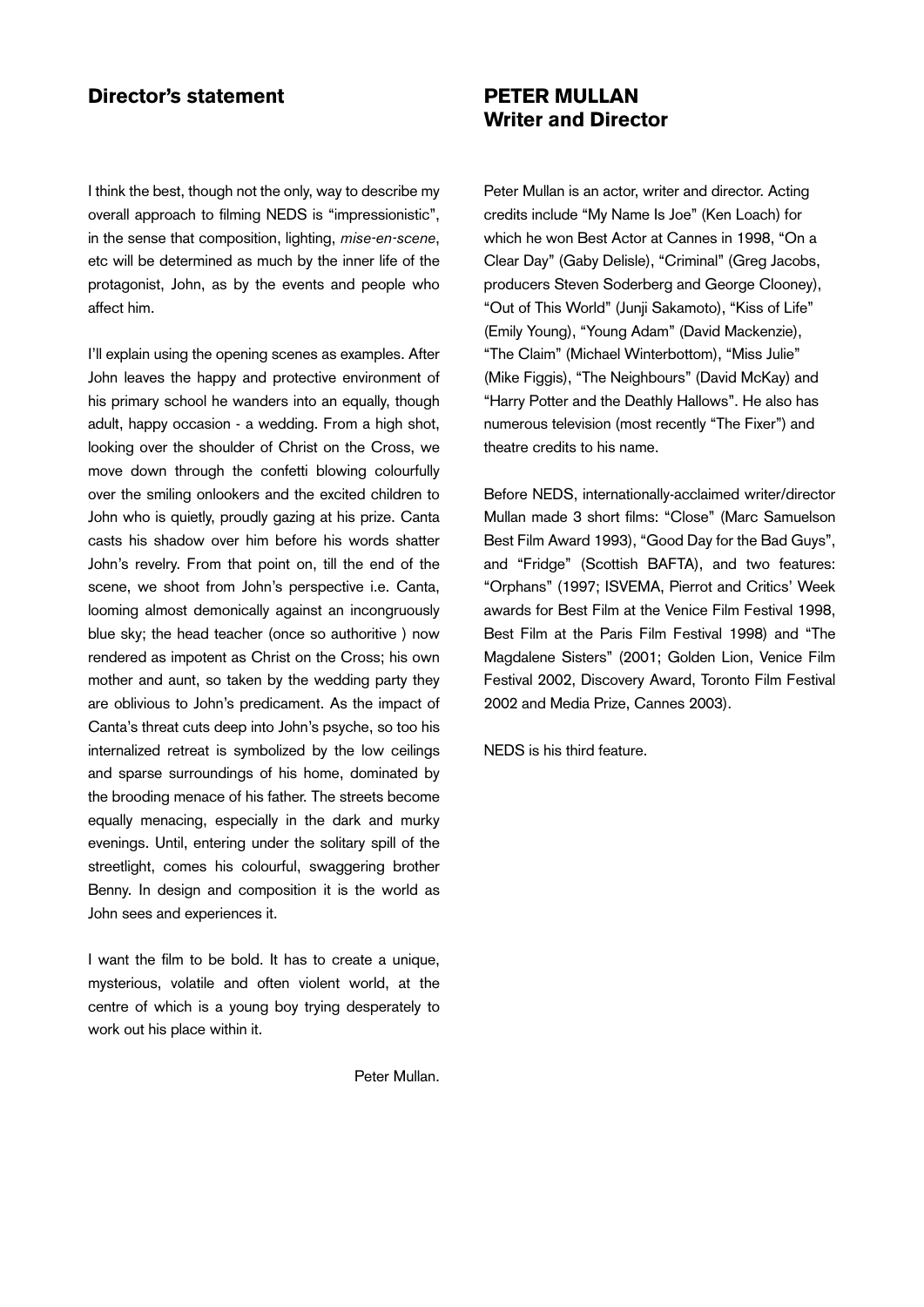#### Craig Armstrong Composer

Craig Armstrong was born in Glasgow, 1959, and studied composition and piano at the Royal Academy of Music, London, from 1977 to 1981. Since then, from his base in Glasgow, he has written widely for film and for classical commissions. Armstrong's first scores were for Peter Mullan's Trilogy: "Fridge", "Close" and "A Good Day for the Bad Guys", followed by Mullan's award-winning feature films, "Orphans" and "The Magdalene Sisters". He went on to compose the scores for Baz Lurhmann's "Romeo and Juliet" and "Moulin Rouge", "The Quiet American", "Ray", Oliver Stone's "World Trade Centre" and most recently Stone's "Wall Street: Money Never Sleeps". Armstrong has received two BATFAs, two Ivor Novellos, a Golden Globe, an American Film Institute Award, a Grammy and most recently an Outstanding International Achievement award from Scottish BAFTA. Over the last decade, he has released two solo records for Massive Attack's label Melankolic, as well as "Piano Works" on Sanctuary in 2004. In 2007 he recorded his first classical record for EMI Classics France with the BBC Symphony Orchestra, and has composed several concert works for the RSNO, London Sinfonietta, Hebrides Ensemble and the Scottish Ensemble. In 2006, Armstrong collaborated with Dalziel and Scullion for the reopening of the Kelvingrove Art Gallery in Glasgow. His most recent commission was the choral piece "Red" for Cappella Nova.

#### ROMAN OSIN, BSc **DP**

Roman Osin's feature film credits include Joe Wright's "Pride and Prejudice", Terry Loane's "Mickybo and Me" and Zach Helm's "Mr. Magorium's Wonder Emporium". He has collaborated extensively with director Asif Kapadia on the critically-acclaimed features "Far North", "The Return" and "The Warrior", for which he received a 2001 British Independent Film Award for Best Technical Achievement, Best Cinematography Award at the San Sebastian International Film Festival, and was selected for the prestigious Camerimage. For the hugely successful "Pride and Prejudice", Osin was nominated for Best Cinematographer at the European Film Awards and the Chicago Film Critics Association Awards. He also has many commercial, promo and short film credits to his name.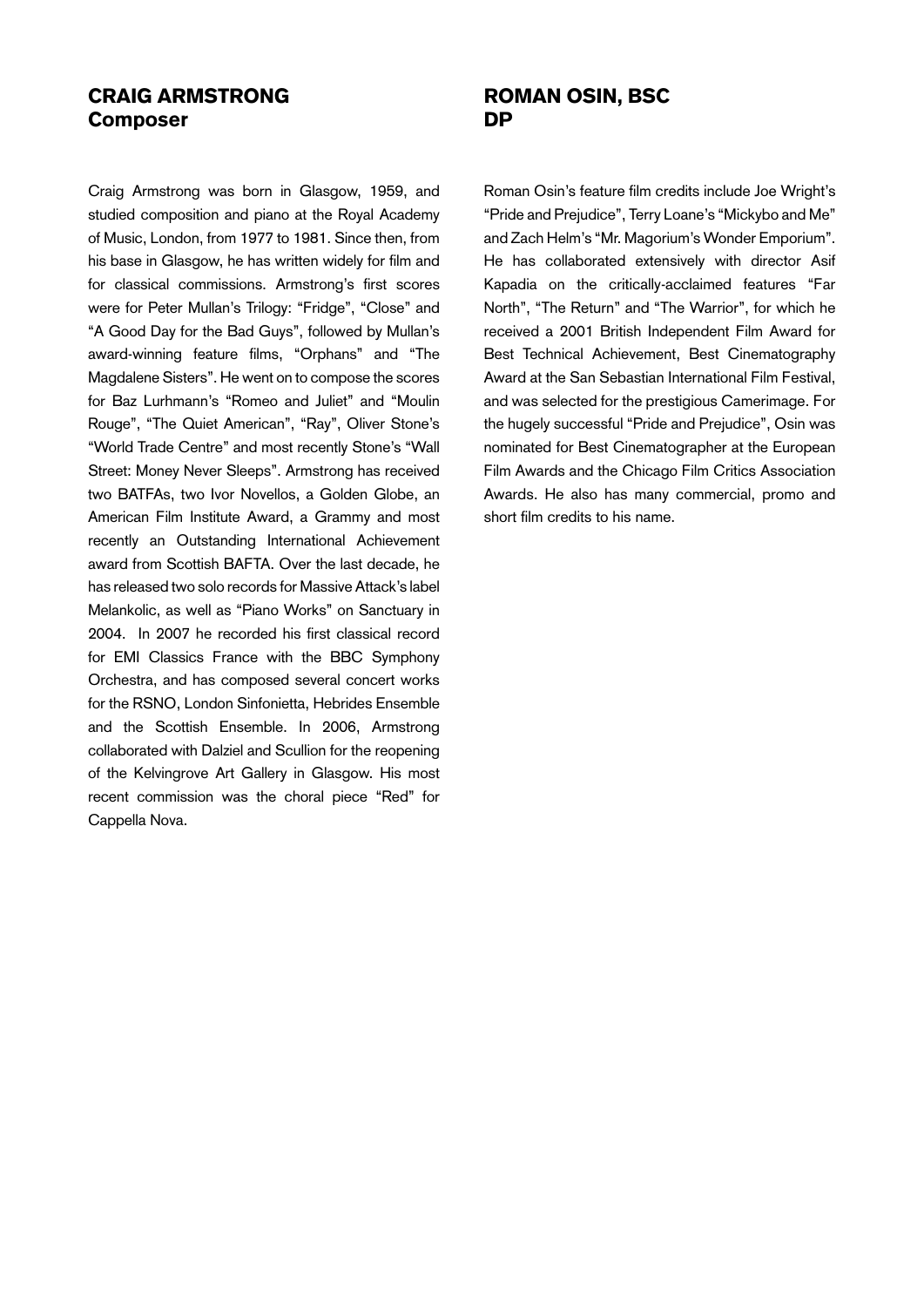# **CAST**

| John         | <b>CONOR MCCARRON</b>      |
|--------------|----------------------------|
| Young John   | <b>GREGG FORREST</b>       |
| Benny        | <b>JOE SZULA</b>           |
| Elizabeth    | <b>MHAIRI ANDERSON</b>     |
| Canta        | <b>GARY MILLIGAN</b>       |
| Fergie       | <b>JOHN JOE HAY</b>        |
| Wee T        | <b>CHRISTOPHER WALLACE</b> |
| Gerr         | <b>RICHARD MACK</b>        |
| Key Man      | <b>PAUL SMITH</b>          |
| Tam          | <b>KHAI NUGENT</b>         |
| Sparra       | <b>RYAN WALKER</b>         |
| Fifey        | <b>ROSS GREIG</b>          |
| Tora         | <b>GREG MCCREADIE</b>      |
| Casper       | <b>SCOTT INGRAM</b>        |
| Rebel        | <b>CRAIG KERR</b>          |
| Julian       | <b>MARTIN BELL</b>         |
| Claire       | <b>KAT MURPHY</b>          |
| Linda        | <b>STEFANIE SZULA</b>      |
| Agnes        | <b>ANNIE WATSON</b>        |
| Mandy        | <b>ZOË HALLIDAY</b>        |
| Shelagh      | <b>SARA MACCALLUM</b>      |
| Mr McGill    | <b>PETER MULLAN</b>        |
| Theresa      | <b>LOUISE GOODALL</b>      |
| Aunt Beth    | <b>MARIANNA PALKA</b>      |
| Mr Bonetti   | <b>STEVEN ROBERTSON</b>    |
| Mr Gallagher | <b>LAURIE VENTRY</b>       |
| Mr Halligan  | <b>ALEX DONALD</b>         |
| Mr Holmes    | <b>DAVID MCKAY</b>         |
| Mr Russell   | <b>GARY LEWIS</b>          |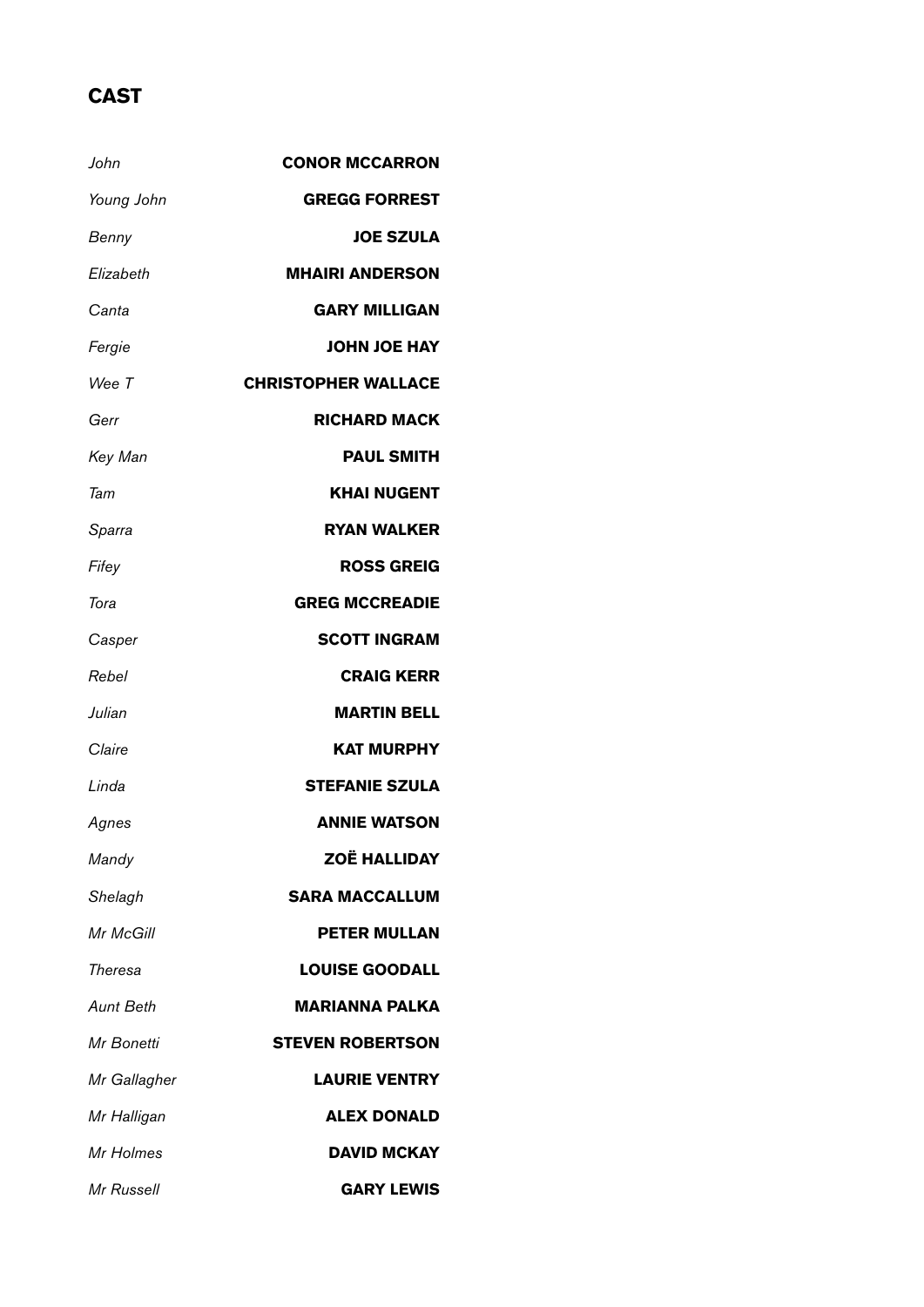### **CREW**

Written and Directed by PETER MULLAN

DP ROMAN OSIN BSC

Original Music CRAIG ARMSTRONG

Editor COLIN MONIE

Line Producer ROBERT HOW

Production Designer MARK LEESE

Costume Designer RHONA RUSSELL

Hair and Make-up Designer TAHIRA HEROLD

1st Assistant Director DAVID GILCHRIST

Casting Director LENNY MULLAN

Sound Mixer MICHEL SCHILLINGS

Art Director CAROLINE GREBBELL

Stills Photographer **GRAEME ROBERTSON** 

Sound Mixer COLIN NICOLSON

Producers ALAIN DE LA MATA MARC MISSONNIER OLIVIER DELBOSC

Co-Producers CONCHITA AIROLDI PETER MULLAN LUCINDA VAN RIE

Executive Producers PETER CARLTON CAROLE SHERIDAN BRAHIM CHIOUA

#### Production **BLUELIGHT** FidÉlitÉ Films Studio Urania

With the support of Orange Cinéma Séries the UK Film Council's New Cinema Fund Film4, a division of Channel Four Television Corporation

Supported by the National Lottery through Scottish Screen

International Sales WILD BUNCH